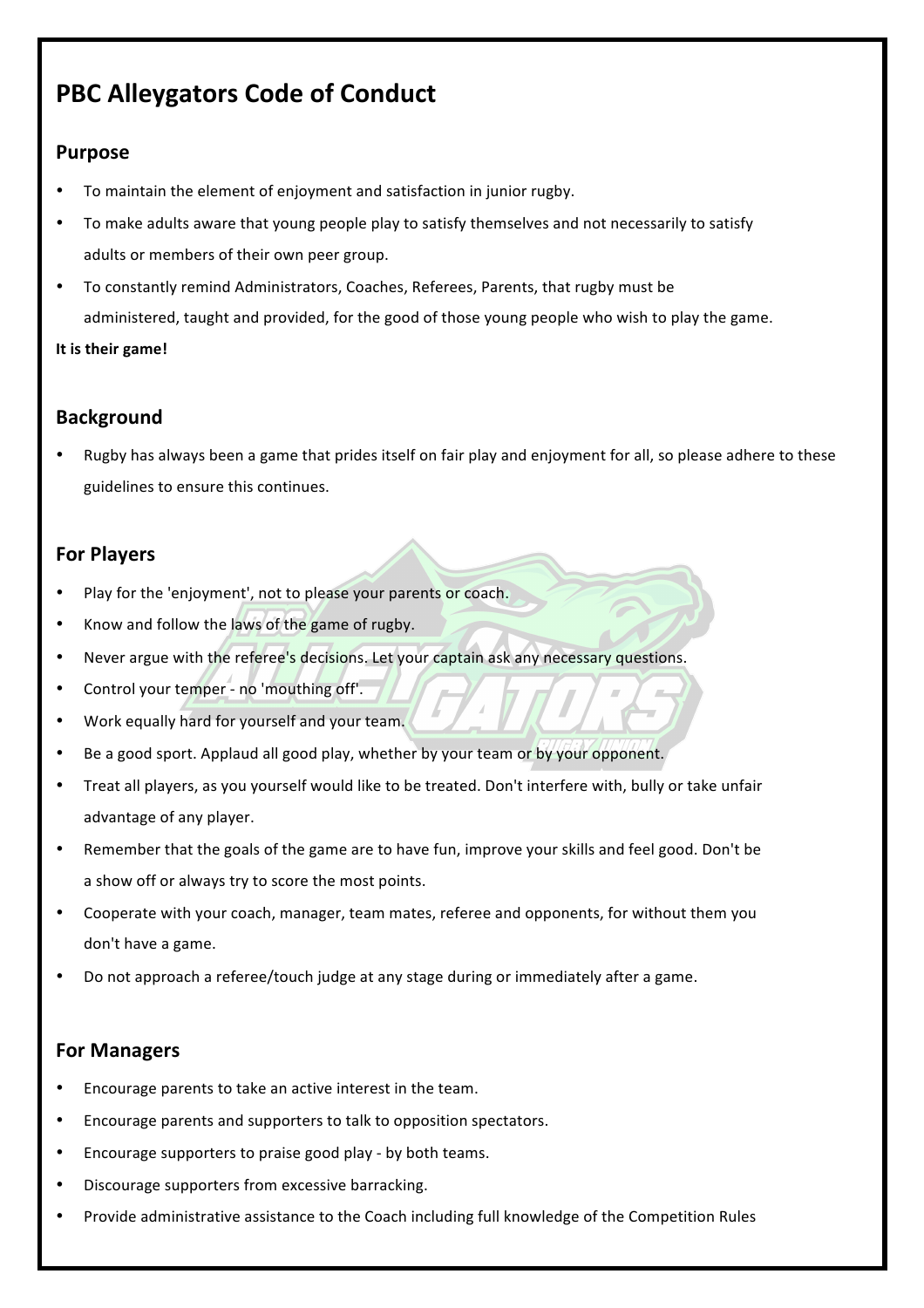and paperwork requirements.

- Be fully informed of rugby requirements and matters affecting your team.
- Ensure that players are aware of representative trials and if selected, they are fully aware of the commitments required and that they know of their selection.
- Insist on an appropriate standard of team behaviour both on and off the field.
- Set an example in terms of behaviour.
- Do not approach a referee/touch judge at any stage during or immediately after a game.

#### **For Coaches**

- You have responsibility for the behaviour of your team and its supporters. EXERCISE IT.
- Be reasonable in your demands on the young player's time, energy and enthusiasm. Remember that they have other interests and demands on their time.
- Teach your players that laws of the game are mutual agreements, which no one should evade or break.
- Ensure that all players get a game. All players need and deserve equal time.
- Remember that young people play for fun and enjoyment and that winning is only part of it.
- Never ridicule or yell at the players for making mistakes or losing a game.
- The scheduling and length of practice times and games should take into consideration the maturity level of the players.
- Develop team respect for the ability of opponents, as well as, the judgment of referees and opposing coaches. 2116377 111.710.4
- Follow the advice of a doctor in determining when an injured player is ready to play again.
- Remember that young people need a coach they can respect. Be generous with your praise when it is deserved and set a good example.
- Make a personal commitment to keep yourself informed on sound coaching principles and the principles of growth and development of young people.
- Encourage young people to develop basic skills and avoid over-specialisation in positional play during their formative years.
- Create opportunities to teach sportsmanship, just as you would in teaching the basic skills.
- Ensure that efforts for both skill improvement and good sportsmanship are rewarded by praise.
- Ensure that skill learning and free play activities have priority over highly structured competitions for very young people.
- **INSIST ON FAIR PLAY.** Do not tolerate foul play, fighting, or foul language. Be prepared to remove an offending player from the field.
- Discourage excessive talk on the pitch.
- Insist on a disciplined approach by players and mean what you say.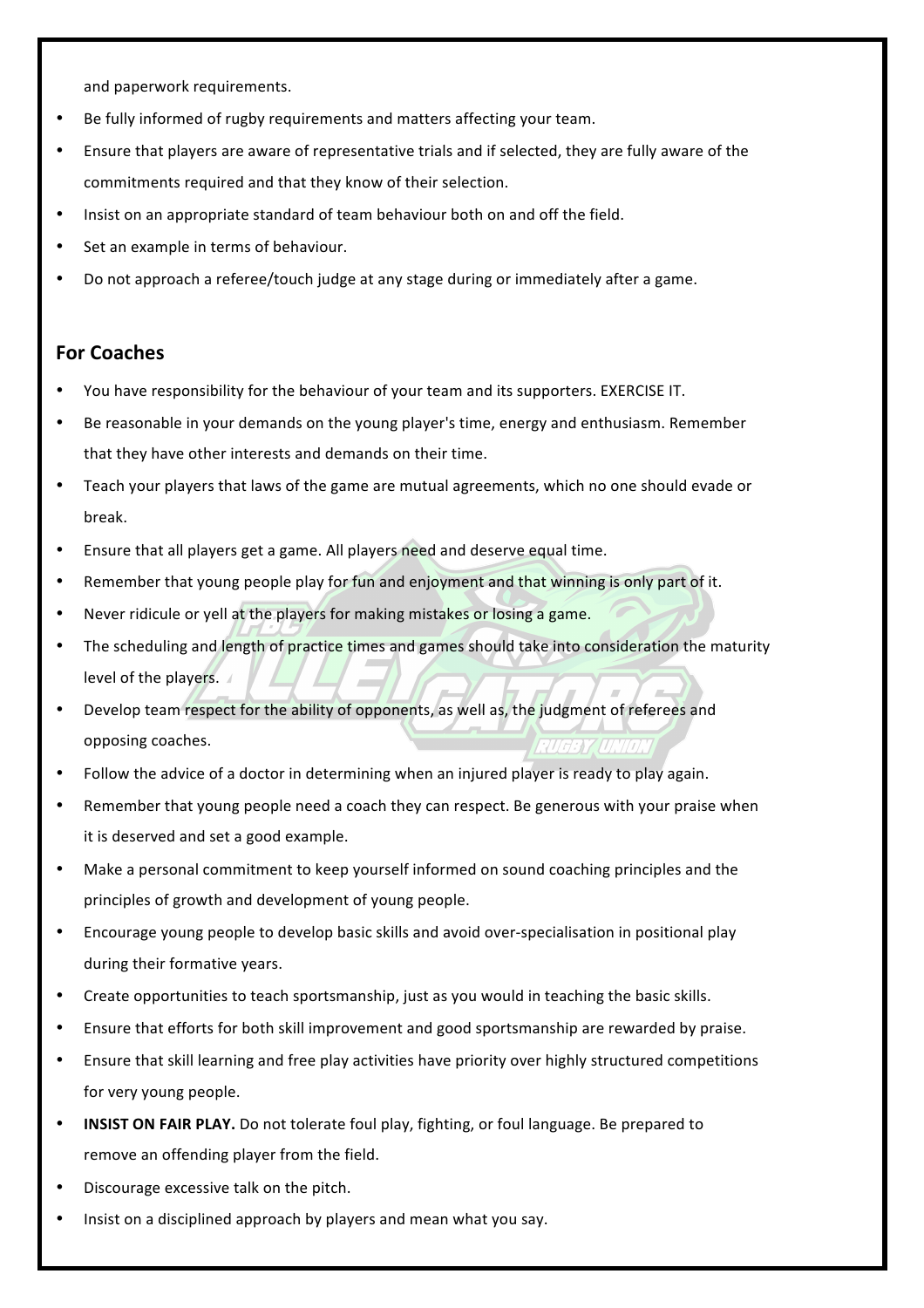- Set an example in terms of behaviour.
- Do not approach a referee/touch judge at any stage during or immediately after a game.

#### **For Referees**

- Ensure that 'over-refereeing' the game does not lose the 'spirit of the game' for young people.
- Actions speak louder than words. Ensure that both on and off the field your behaviour is consistent with the principles of good sportsmanship.
- Compliment both teams on their good play whenever such praise is deserved.
- Be consistent, objective and courteous.
- Condemn the deliberate 'good foul' as being unsportsmanlike, thus retaining respect for fair play.
- Publicly encourage law changes, which will reinforce the principles of participation for fun and enjoyment avoid comment on Competition Rules, only deal with the Laws of the Game.
- Make a personal commitment to keep yourself informed on sound refereeing principles and the principles of growth and development of young people.

#### **For Parents**

- Do not force an unwilling child to participate in Rugby.
- Encourage your child to always play by the laws.
- Teach young people that honest effort is as important as victory, so the result of each game is accepted without undue disappointment.
- Turn defeat into victory by helping young people work towards skill improvement and positive sportsmanship. Never ridicule or yell at your child for making a mistake or losing a game.
- Remember that young people learn best by example. Applaud good play by your team and by members of the opposing team.
- Do not publicly question the referee's judgment and never his/her honesty.
- Support all efforts to remove verbal and physical abuse from Junior Rugby.
- Recognise the value and importance of volunteer coaches, managers and referees. They give of their time and resources to provide recreational activities for your children.
- Do not approach a referee/touch judge at any stage during or immediately after a game.

#### **For Spectators**

- Remember that young people play organised sports for their own fun. They are not there to entertain you and they are not miniature Wallabies.
- Be on your best behaviour. Don't use offensive language, or harass players, coaches, referees or other spectators.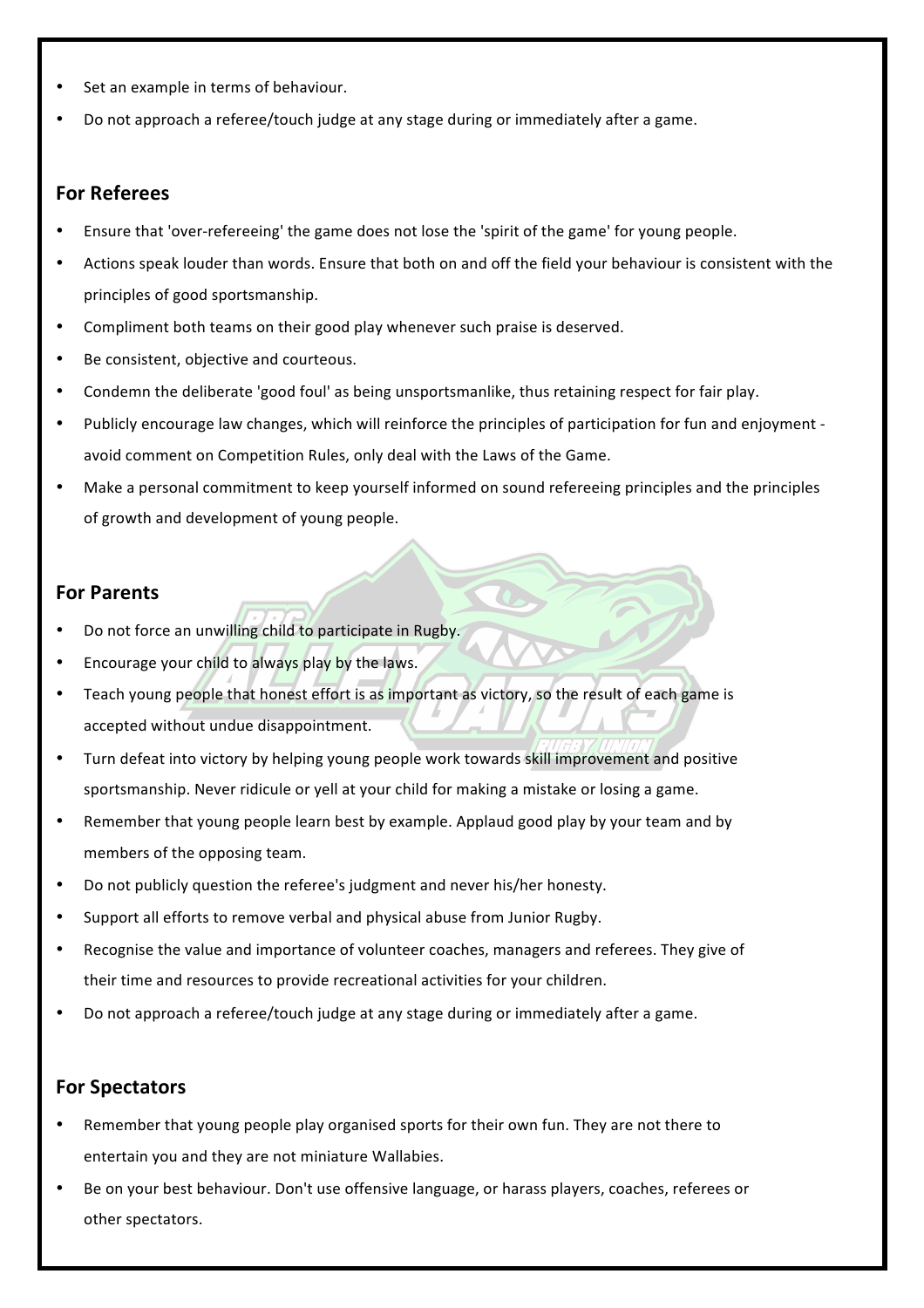- Applaud good play by your own team and the opposition team.
- Show respect for your team's opponents. Without them there would be no game.
- Never ridicule or scold a player for making a mistake during the game.
- Condemn the use of violence in all forms.
- Respect the referee's decisions and encourage players to play according to the laws.
- Do not approach a referee/touch judge at any stage during or immediately after a game.

### **For Administrators**

- Ensure that equal opportunities for participation in rugby are made available to all irrespective of ability.
- Do not allow the game to become primarily spectator entertainment.
- Equipment and facilities must be appropriate to the maturity level of the young players.
- Rules and length of schedules should take into consideration the age and maturity level of the young players.
- Remember that play is done for its own sake. Do not emphasize the need for awards.
- Distribute the code of conduct to spectators, coaches, players, referees, parents and teachers.
- Ensure that parents, coaches, sponsors, doctors and participants understand their authority and their responsibility for fair play in rugby.
- Ensure adequate supervision is maintained at all games.
- Behave in a manner to set an example for all participants.

# **PBC Alleygators Social Media Code of Conduct**

The purpose of this policy is to inform players, parents, supporters, members and patrons of the Palm Beach Currumbin Rugby Union Club (PBCRUC) of the Club's expectations in the use of social media.

7073Y UNO

There is the need to be mindful of behaviour that can impact on players, members and supporters and the reputation of the Club.

For the purpose of this policy, 'social media' and relevant information technology includes the transmission of text and images by, but not limited to, Facebook, Instagram, Twitter, Flickr, Wikipedia, YouTube and Internet sites. 

This policy relates to the dissemination of information and images on the Club's social media sites as well as on sites used by its players, members and supporters.

PBCRUC recognises that social media is an effective means of communication within our Club community. Please remember that some of our junior players are also users of social media, and as such we expect all posts and comments to be appropriate to our audience.

DO NOT post material that is negative, offensive, obscene, defamatory, threatening, harassing, bullying, discriminatory, hateful, racist, sexist, infringes copyright, constitutes a contempt of court, breaches a court suppression order, is otherwise unlawful or likely to bring the Club, its players, members or supporters into disrepute.